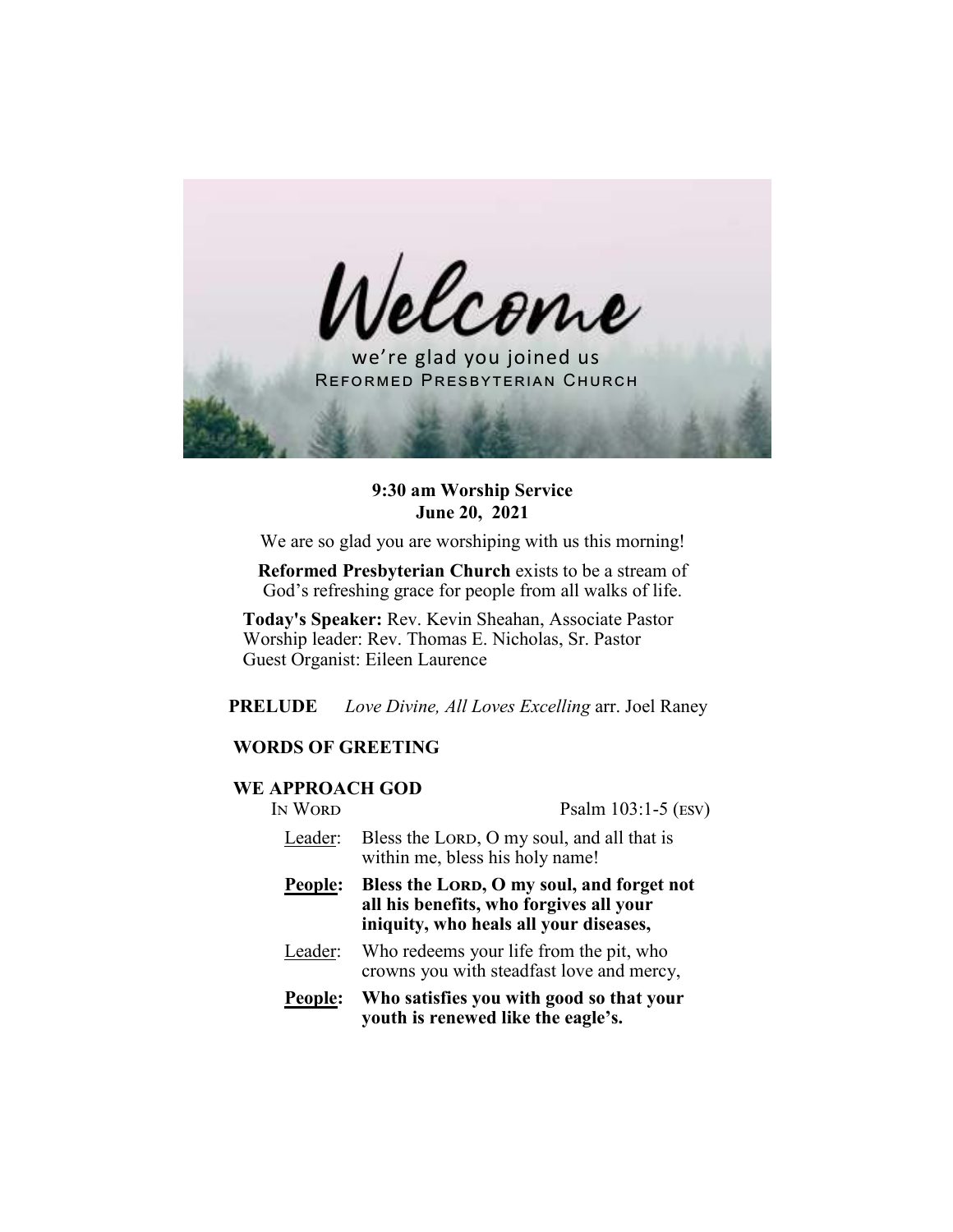IN PRAYER

# **\*WE PRAISE OUR GOD**

HYMN OF PRAISE 53 *Praise to the Lord, the Almighty* 

| <b>WE CONFESS OUR FAITH</b> |                             | Psalm 103:6-14 (ESV)                                                                                                                         |
|-----------------------------|-----------------------------|----------------------------------------------------------------------------------------------------------------------------------------------|
| Leader:                     |                             | The LORD works righteousness and justice for<br>all who are oppressed. He made known his<br>ways to Moses, his acts to the people of Israel. |
| People:                     |                             | The LORD is merciful and gracious, slow to<br>anger and abounding in steadfast love.                                                         |
| Leader:                     | anger forever.              | He will not always chide, nor will he keep his                                                                                               |
|                             | iniquities.                 | <b>People:</b> He does not deal with us according to our<br>sins, nor repay us according to our                                              |
| Leader:                     | who fear him.               | For as high as the heavens are above the earth,<br>so great is his steadfast love toward those                                               |
| People:                     |                             | As far as the east is from the west, so far<br>does he remove our transgressions from us.                                                    |
| Leader:                     |                             | As a father shows compassion to his children,                                                                                                |
| People:                     | remembers that we are dust. | So the LORD shows compassion to those who<br>fear him. For he knows our frame; he                                                            |

# **\*WE EXALT OUR LORD**

| <b>WORSHIP SONGS</b> | How High and How Wide                                                                                                                                                                                                                                                                                                  | <b>Build My Life</b> |
|----------------------|------------------------------------------------------------------------------------------------------------------------------------------------------------------------------------------------------------------------------------------------------------------------------------------------------------------------|----------------------|
| Leader:              | The steadfast love of the LORD is from<br>everlasting to everlasting on those who fear<br>him, and his righteousness to children's<br>children, to those who keep his covenant and<br>remember to do his commandments. The LORD<br>has established his throne in the<br>heavens, and his kingdom rules over all. Bless |                      |

the LORD, O my soul! Ps. 103:17-19, 22b (ESV)

*Rock of Ages* (Hymn 500)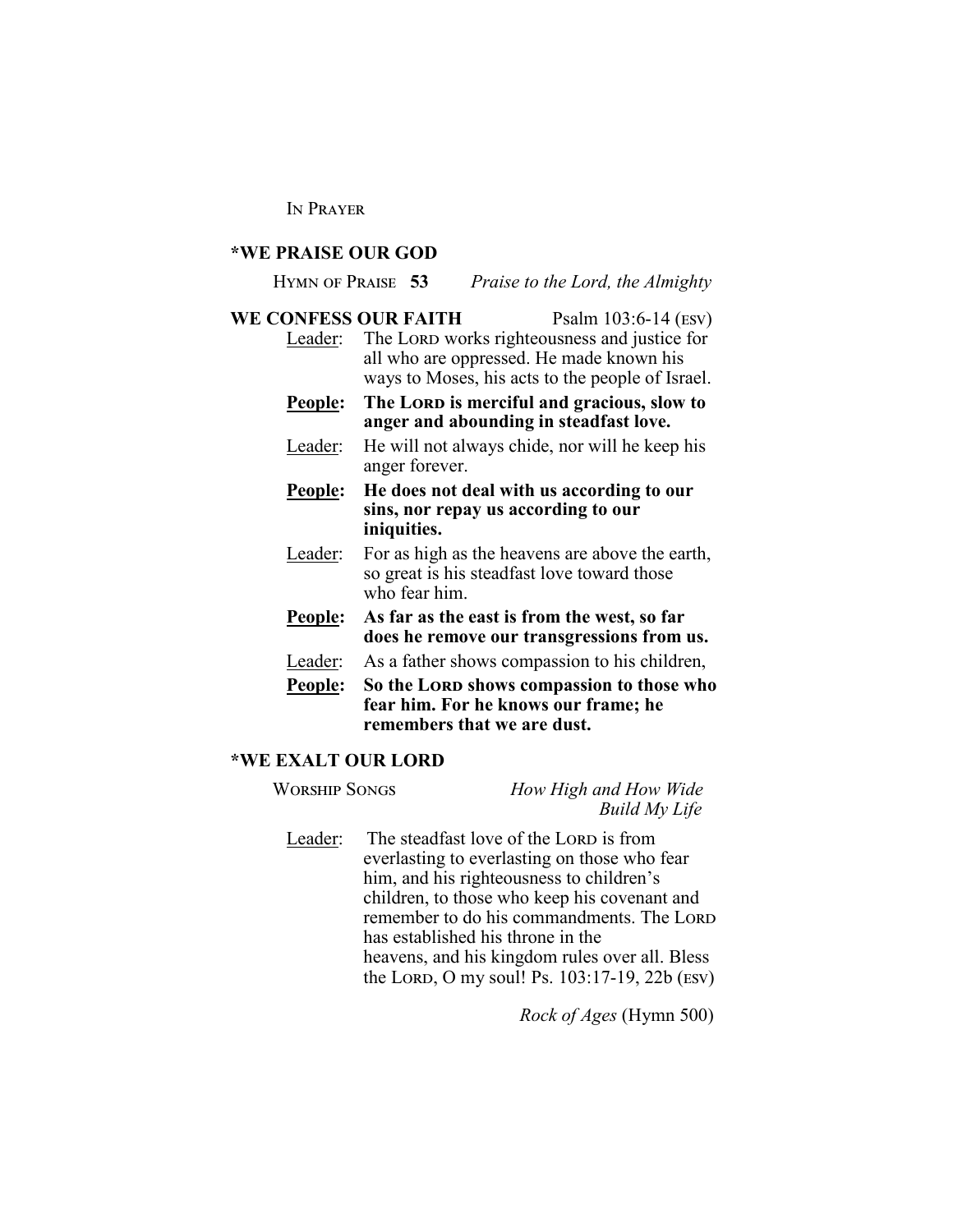### **WE GREET ONE ANOTHER**

WELCOME TO VISITORS

## WE SEEK GOD'S FACE Prayers of God's People

## **WE HEAR GOD'S WORD**

# **SCRIPTURE READING**

Colossians  $3:20-21$  (ESV)

- <sup>20</sup> Children, obey your parents in everything, for this pleases the Lord.
- <sup>21</sup> Fathers, do not embitter your children, or they will become discouraged.

### Ephesians  $6:1-4$  ( $ESV$ )

 $<sup>1</sup>$  Children, obey your parents in the Lord, for this is</sup>

right. 2 "Honor your father and mother"—which is the first commandment with a promise— $3$  "so that it may go well with you and that you may enjoy long life on the earth."

<sup>4</sup> Fathers, do not exasperate your children; instead, bring them up in the training and instruction of the Lord.

## **SERMON** *Parents & Children*

 Colossians: The Sufficiency of Christ Rev. Kevin Sheahan

HYMN OF RESPONSE 164 *O for a Thousand Tongues to Sing* \*WORDS OF PEACE

MISSION MOMENT Eric & Sara-Beth Noll, video **ANNOUNCEMENTS**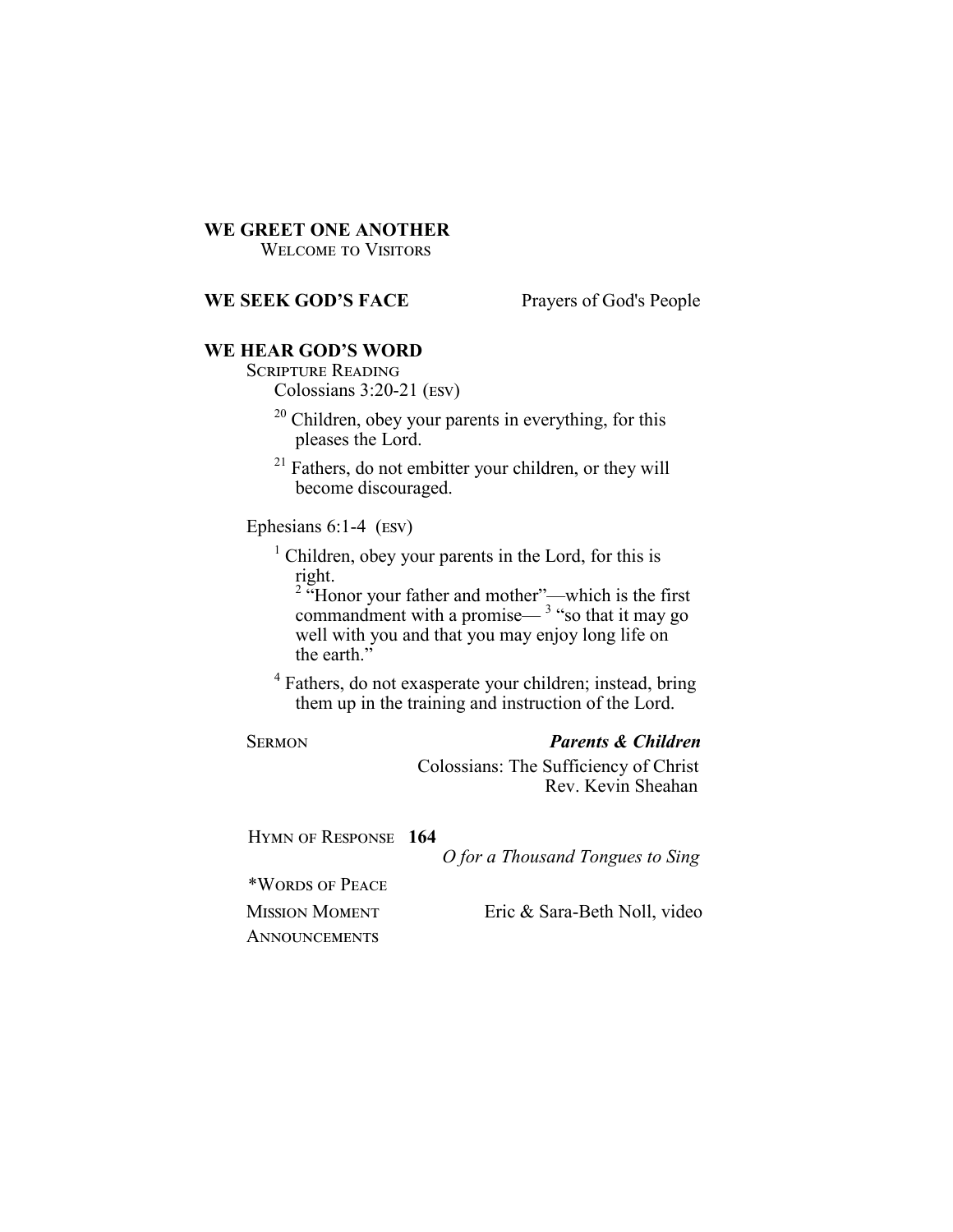## **SONG LYRICS**

## **53** *Praise to the Lord, the Almighty*

Praise to the Lord, the Almighty The King of creation! O my soul, praise Him For He is thy health and salvation All ye who hear, now to His temple draw near, join me in glad adoration

Praise to the Lord, Who o'er all things so wonderfully reigneth Shelters thee under His wings, Yea, so gladly sustaineth! Hast thou not seen how thy desires e'er have been Granted in what He ordaineth?

Praise to the Lord, Who doth prosper thy work and defend thee! Surely His goodness and mercy here daily attend thee Ponder anew what the Almighty will do If with His love He befriend thee.

Praise to the Lord, who with marvelous wisdom hath made thee decked thee with health, and with loving hand guided and stayed thee. How oft in grief hath not he brought thee relief, spreading his wings to o'er shade thee!

Praise to the Lord, O let all that is in me adore Him! All that hath life and breath, come now with praises before Him! Let the amen sound from His people again; Gladly fore'er we adore Him.

*Praise to the Lord, the Almighty*, Words Tr. By Catherine Winkworth, Music by Stralsund Gesangbuch, arr. in Praxis PietatisMelica ©Public Domain CCLI License # 79597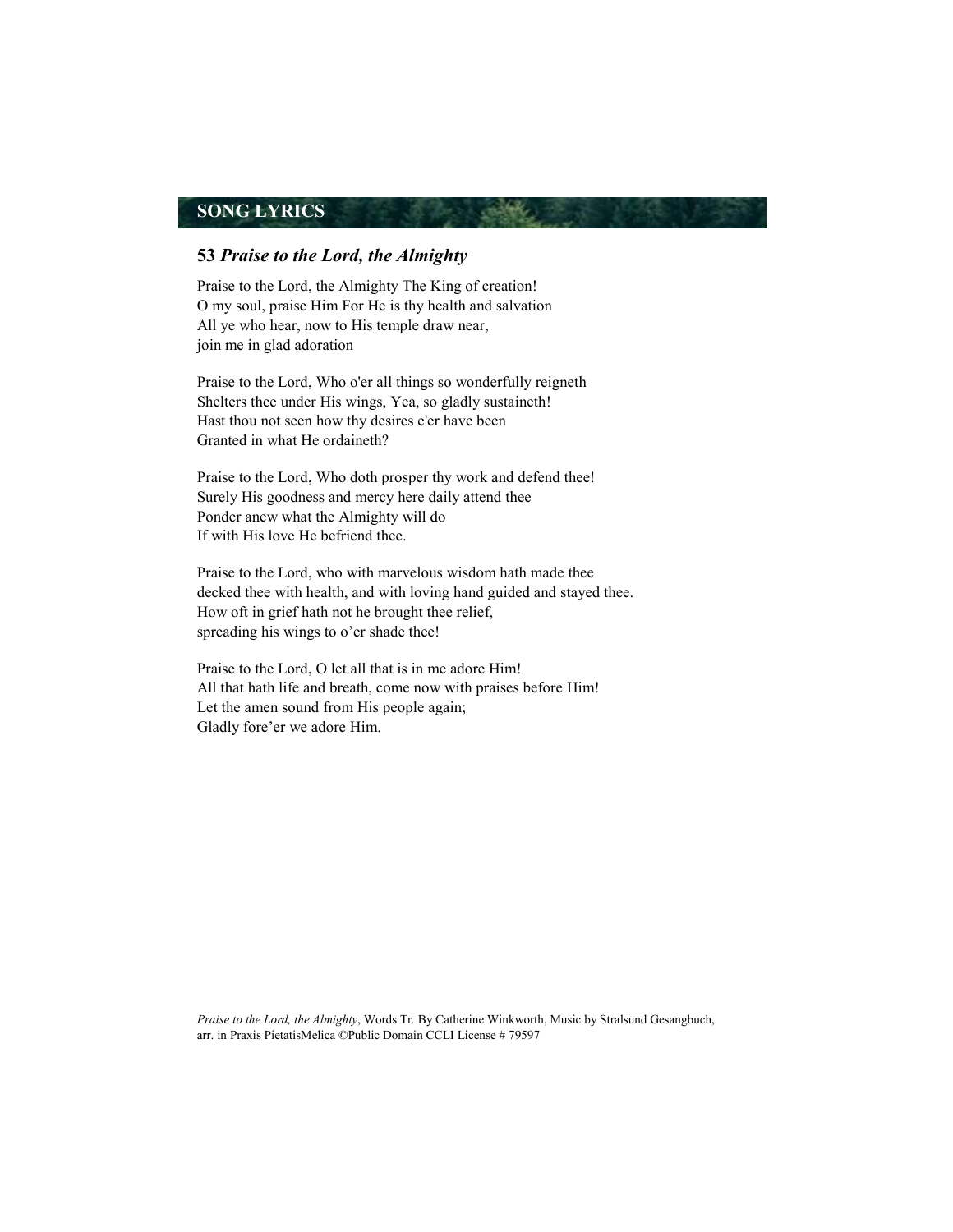### *How High and How Wide*

No eye has seen, And no ear has heard, And no mind has ever conceived The glorious things That you have prepared For ev'ryone who has believed; You brought us near and you called us your own, And made us joint heirs with your Son.

How high and how wide, How deep and how long, How sweet and how strong Is your love; How lavish your grace, How faithful your ways, How great is your love, O Lord?

Objects of mercy, Who should have known wrath, We're filled with unspeakable joy, Riches of wisdom, Unsearchable wealth, And the wonder of knowing your voice; You are our treasure and our great reward, Our hope and our glorious King.

How high and how wide, How deep and how long, How sweet and how strong Is your love; How lavish your grace, How faithful your ways, How great is your love, O Lord?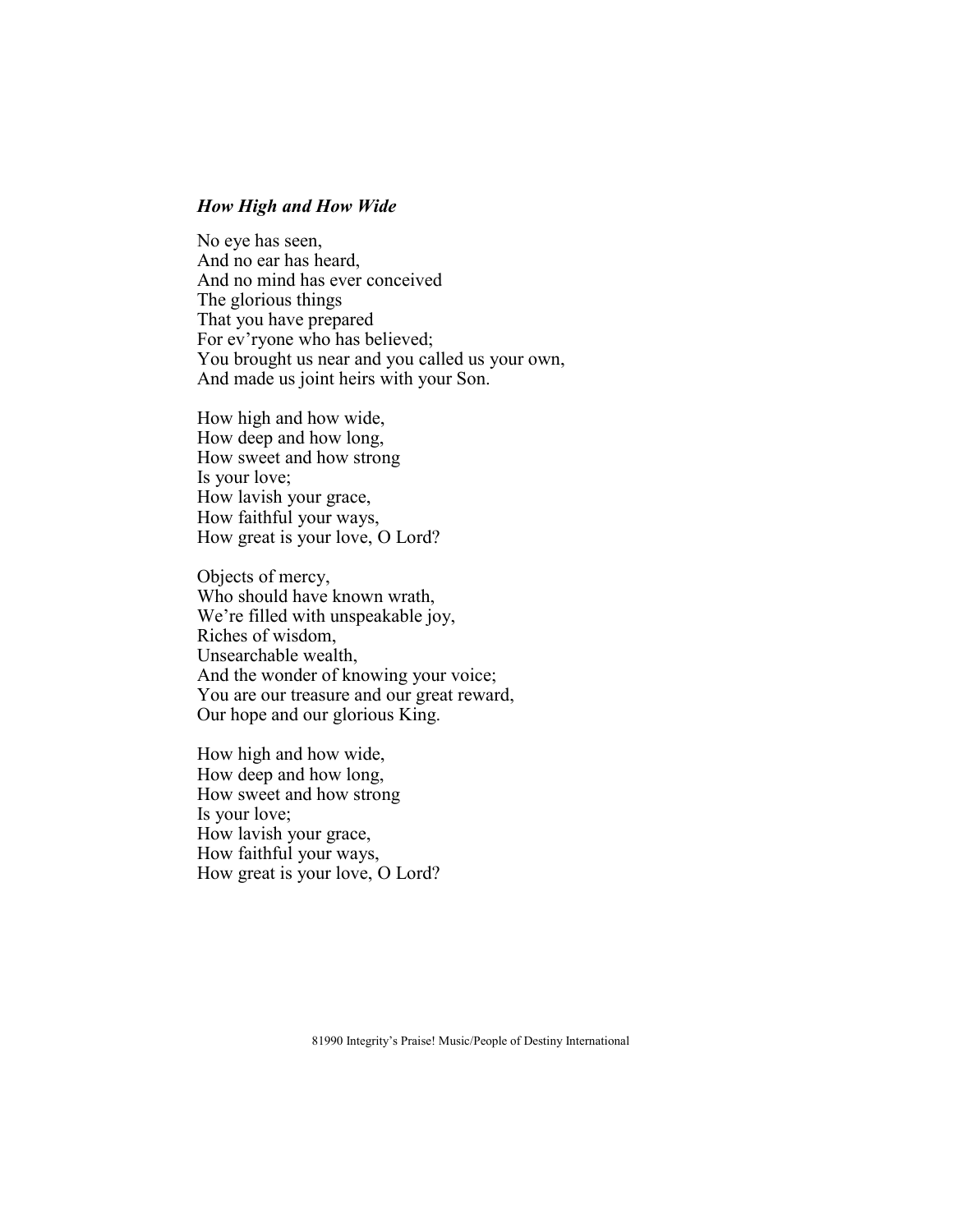## *Build My Life*

Worthy of ev'ry song we could ever sing Worthy of all the praise we could ever bring Worthy of ev'ry breath we could ever breathe, We live for You

Jesus the name above ev'ry other name Jesus the only one who could ever save Worthy of ev'ry breath we could ever breathe We live for You, We live for You

Holy there is no one like You, There is none beside You Open up my eyes in wonder and show me who You are And fill me with Your heart, And lead me in Your love to those around me

Worthy of ev'ry song we could ever sing Worthy of all the praise we could ever bring Worthy of ev'ry breath we could ever breathe, We live for You

Jesus the name above ev'ry other name Jesus the only one who could ever save Worthy of ev'ry breath we could ever breathe We live for You, We live for You

Holy, there is no one like You, There is none beside You Open up my eyes in wonder and show me who You are And fill me with Your heart, And lead me in Your love to those around me

I will build my life upon Your love, It is a firm foundation I will put my trust in You alone, And I will not be shaken I will build my life upon Your love, It is a firm foundation I will put my trust in You alone, And I will not be shaken

Holy there is no one like You, There is none beside You Open up my eyes in wonder and show me who You are And fill me with Your heart, And lead me in Your love to those around me

CCLI Song # 7070345 Brett Younker | Karl Martin | Kirby Kaple | Matt Redman | Pat Barrett © 2016 Kaple Music (Admin. by Bethel Music Publishing)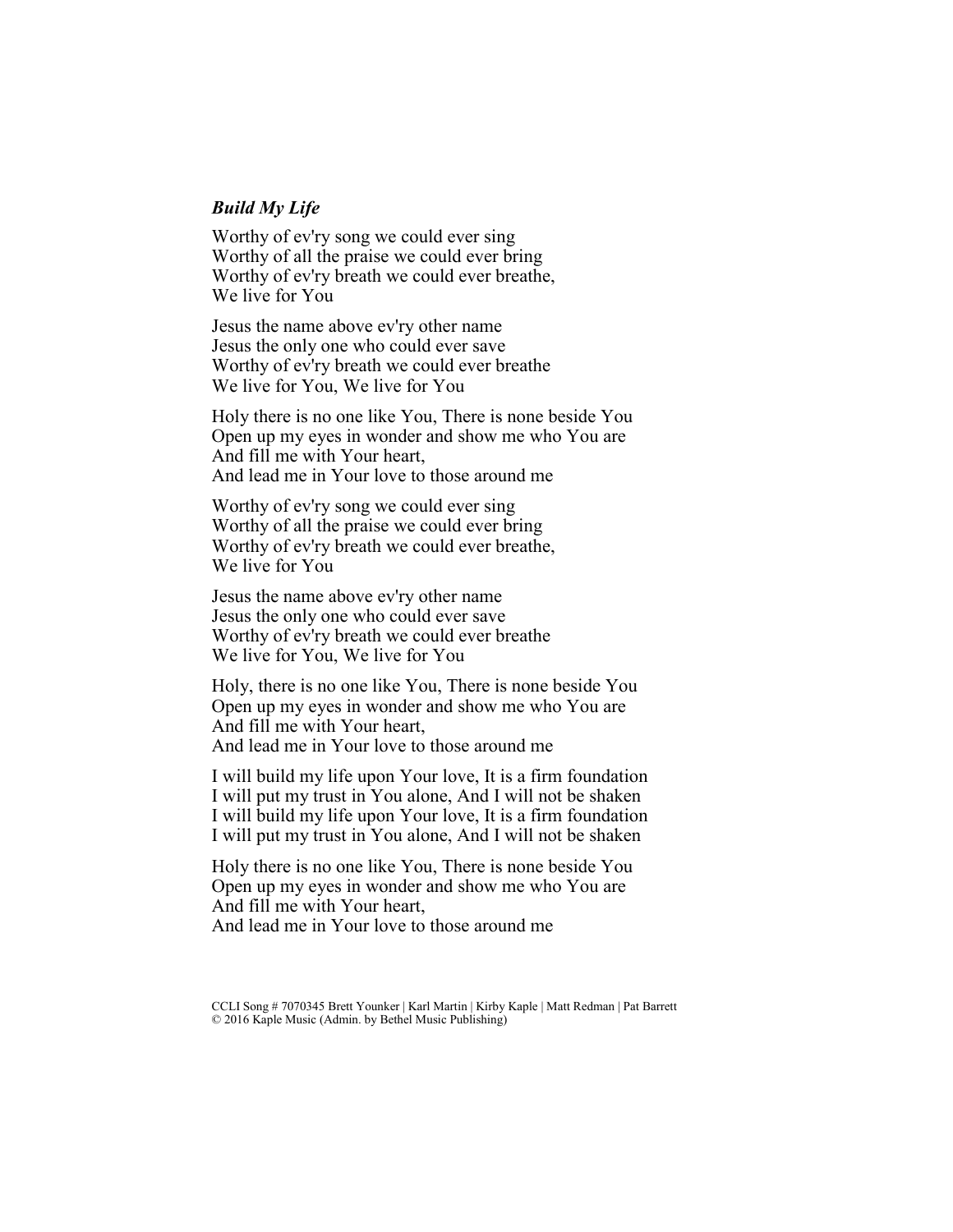## *Rock of Ages*

Rock of Ages cleft for me Let me hide myself in thee Let the water and the blood From thy wounded side which flowed Be of sin the double cure Cleanse me from its guilt and power

Not the labors of my hands Can fulfill thy law's demands Could my zeal no respite know Could my tears forever flow All for sin could not atone Thou must save and thou alone

Nothing in my hand I bring Simply to the cross I cling Naked come to thee for dress Helpless look to thee for grace Foul I to the fountain fly Wash me Savior or I die

While I draw this fleeting breath When my eyelids close in death When I soar to worlds unknown See thee on thy judgment throne Rock of ages cleft for me Let me hide myself in thee